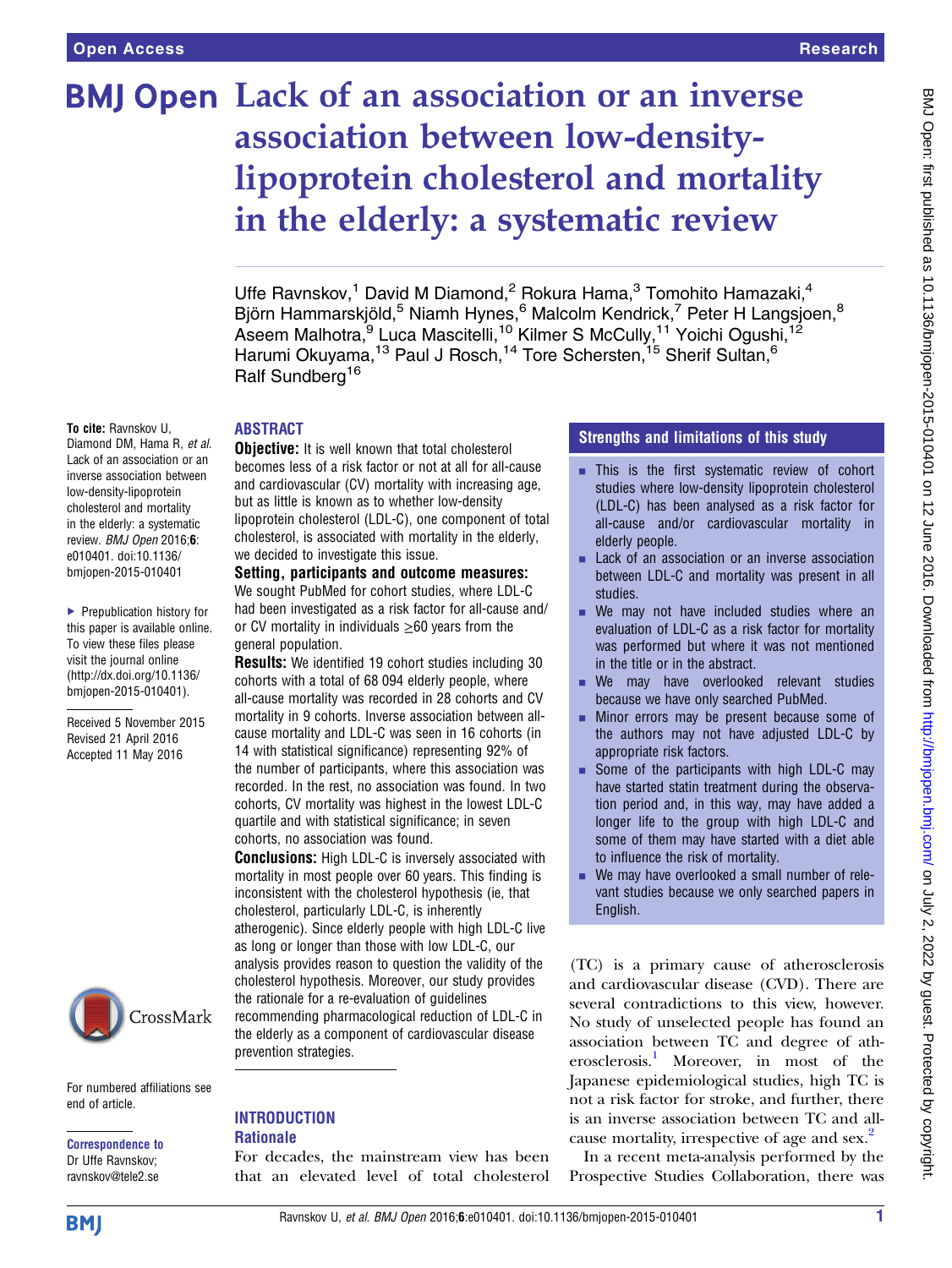an association between TC and CV mortality in all ages and in both sexes.<sup>[3](#page-6-0)</sup> However, even in this analysis, the risk decreased with increasing age and became minimal after the age of 80 years. Since atherosclerosis and CVD are mainly diseases of the elderly, the cholesterol hypothesis predicts that the association between CV mortality and TC should be at least as strong in the elderly as in young people. There may be a confounding influence in these studies, however, because TC includes high-density lipoprotein cholestrol (HDL-C), and multiple studies have shown that a high level of HDL-C is associated with a lower risk of CVD.

#### **Objectives**

We examined the literature assessing low-density lipoprotein cholesterol (LDL-C) as a risk factor for mortality in elderly people. Since the definition of CVD varies considerably in the scientific literature, we have chosen to focus on the association between LDL-C and all-cause and CVD mortality, because mortality has the least risk of bias among all outcome measures. If Goldstein and Brown's recent statement that LDL-C is 'the essential causative agent' of  $CVD<sup>4</sup>$  $CVD<sup>4</sup>$  $CVD<sup>4</sup>$  is correct, then we should find that LDL-C is a strong risk factor for mortality in elderly people.

#### **METHODS** Search strategy

UR and RS searched PubMed independently from initial to 17 December 2015. The following keywords were used: 'lipoprotein AND (old OR elderly) AND mortality NOT animal NOT trial'. We also retrieved the references in the publications so as not to miss any relevant studies. The search was limited to studies in English.

#### Inclusion and exclusion criteria

All included studies should meet the following criteria: the study should be a cohort study of people aged 60 years or older selected randomly from the general population, or a study where the authors had found no significant differences between the participants and the source population's demographic characteristics. The studies should include an initial assessment of LDL-C levels, the length of the observation time and information about all-cause and/or cardiovascular mortality at the end of follow-up. The studies should also include information about the association between LDL-C and all-cause and/or CVD mortality. We excluded studies that did not represent the general population (eg, case–control studies; case reports; studies that included patients only); studies where data about elderly people were not given separately, and studies without multivariate correction for the association between LDL-C and all-cause and/or CV mortality. We accepted studies where the authors had excluded patients with serious diseases or individuals who had died during the first year.

## Study selection, data items and extraction

Studies where the title or abstract indicated that they might include LDL-C data of elderly people, were read in full, and the relevant data were extracted by at least three of the authors, for example, year of publication, total number of participants, sex, length of observation time, exclusion criteria, LDL-C measured at the start and the association between initial LDL-C and risk of allcause and/or CV mortality at follow-up. When more than one adjusted HR was reported, the HR with the most fully adjusted model was selected.

#### Quality assessment

The design of the study satisfies almost all points of reliability and validity according to the Newcastle Ottawa Scale as regards selection, comparability and exposure.<sup>[5](#page-6-0)</sup> Thus, all studies represented elderly people only; ascertainness of exposure (eg, measurement of LDL-C) was present in all studies, and outcome was unknown at the start. It can be questioned if all of the studies represented the general population because, as shown below, in some of them various types of disease groups were excluded.

#### RESULTS

#### Study selection

Our search gave 2894 hits. We excluded 160 studies, which were not in English, and 2452 studies because, judged from the abstract, it was obvious that they were irrelevant.

The rest of the papers were read in full; 263 of these studies were excluded for the following reasons: (1) the participants did not represent the general population; (2) LDL-C was not measured at the start; (3) follow-up information was not given for the elderly separately; or (4) no information was present about mortality during the observation period (fi[gure 1](#page-2-0)). One of the studies<sup>[6](#page-6-0)</sup> was excluded because it included the same individuals as in a previous study.<sup>[7](#page-6-0)</sup>

#### Study characteristics

The remaining 19 studies including 30 cohorts with a total of 68 094 participants met the inclusion criteria (fi[gure 1](#page-2-0)). All-cause mortality was recorded in 28 cohorts. In 16 of these cohorts (representing 92% of the individuals), the association was inverse and with statistical significance in 14; in 1 of the cohorts, the association was mirror-J-formed with the lowest risk in the highest quartile; in the rest of the papers, no association was found. CV mortality was recorded in nine cohorts; in one of them, the association was almost U-shaped with the lowest risk in the highest quartile (curvilinear fit: p=0.001); in one of them, the association was mirror-J-formed and also with the lowest risk in the highest quartile (curvilinear fit: p=0.03); in the other seven cohorts, no association was found [\(table 1](#page-3-0)).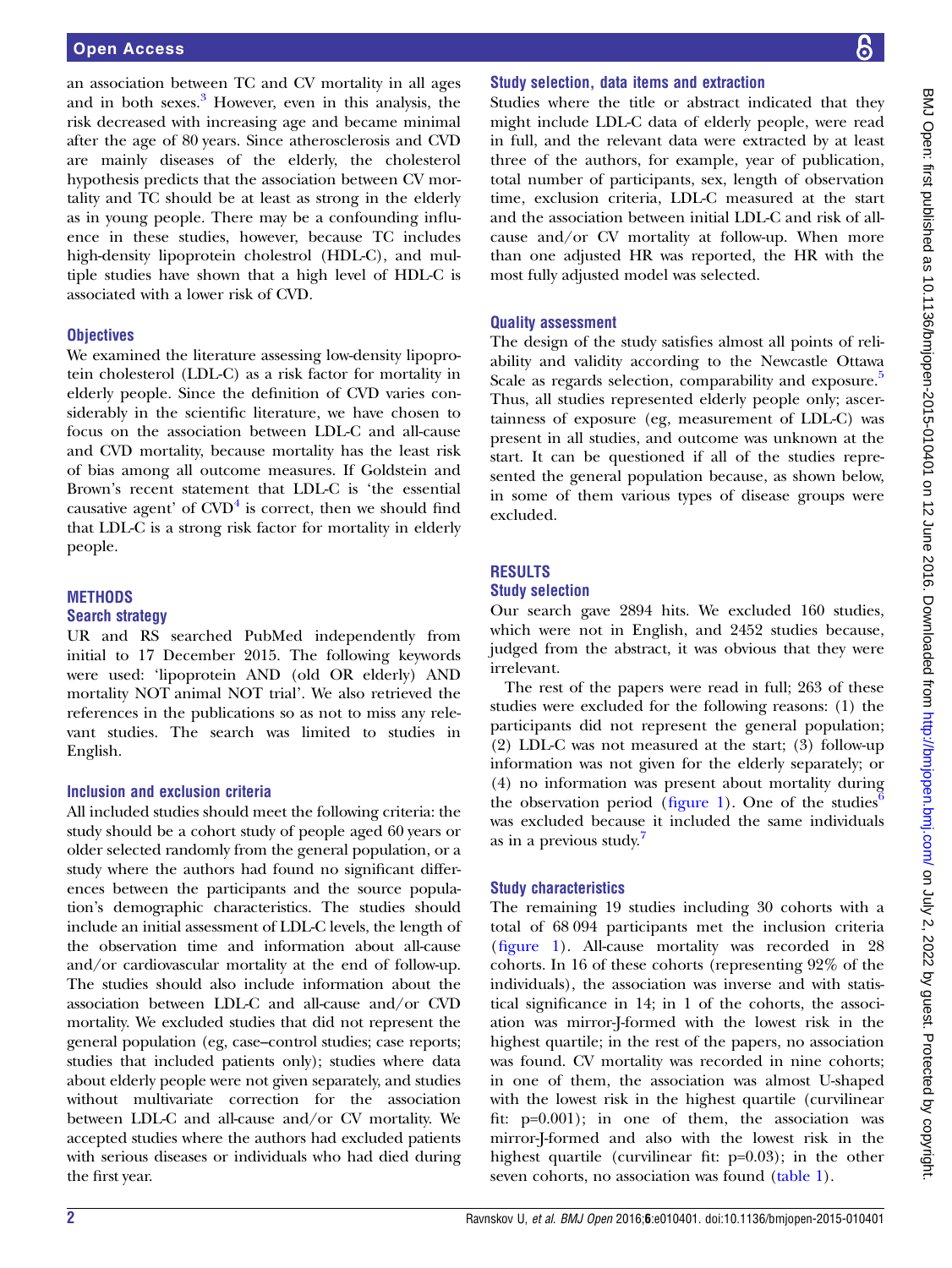<span id="page-2-0"></span>Figure 1 Flow Chart. CV, cardiovascular; LDL-C, low-density lipoprotein cholesterol.



#### Risk of bias across studies

One explanation for the increased risk of mortality among people with low cholesterol is that serious diseases may lower cholesterol soon before death occurs. Evidence to support this hypothesis may be obtained from 10 of the studies in which no exclusions were made for individuals with terminal illnesses. However, in four of the studies, participants with a terminal illness or who had died during the first observation year were excluded. In one of those studies,<sup>[8](#page-6-0)</sup> LDL-C was not associated with all-cause mortality; in the three others,  $16\frac{20\frac{24}{3}}{20\frac{24}{3}}$ which included more than 70% of the total number of participants in our review, LDL-C was inversely associated with all-cause mortality and with statistical significance. Thus, there is little support for the hypothesis that our analysis is biased by end of life changes in LDL-C levels.

It is also potentially relevant that all studies did not correct for the same risk factors, and some of them did not inform the reader about which risk factors they corrected for. However, taking all studies together, 50 different risk factors were corrected for in the Cox analyses [\(table 2](#page-4-0)).

It is worth considering that some of the participants with high LDL-C may have started statin treatment during the observation period. Such treatment may have increased the lifespan for the group with high LDL-C. However, any beneficial effects of statins on mortality would have been minimal because most statin trials have had little effect on CVD and all-cause mortality, with a maximum reduction of mortality of two percentage points. It is therefore relevant that the 4-year mortality among those with the highest LDL-C in the included cohorts was up to 36% lower than among those with the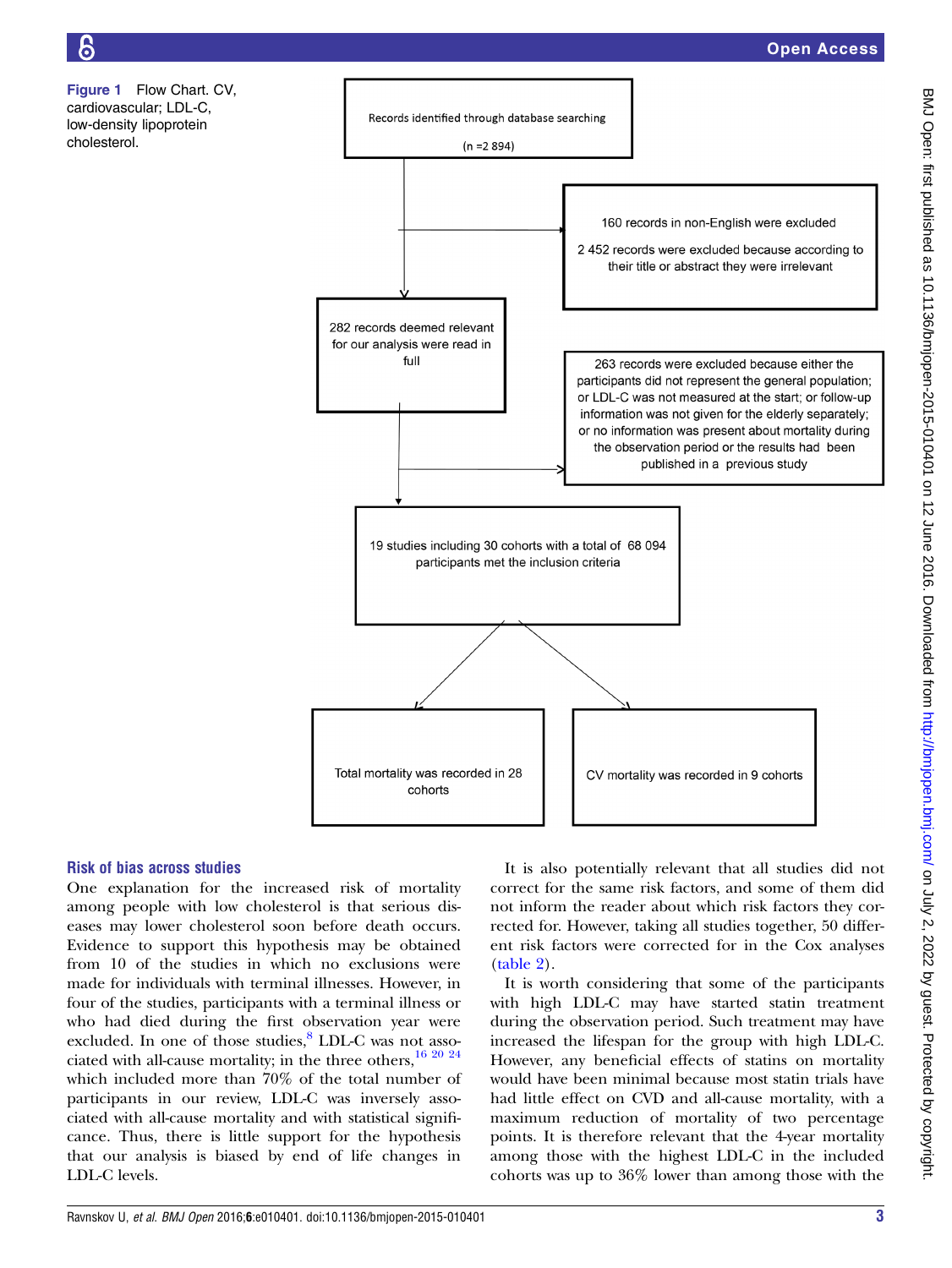<span id="page-3-0"></span>Table 1 Association between LDL-C and all-cause mortality and CVD mortality, respectively, in 19 studies including 30 cohorts with 68 094 individuals from the general population above the age of 60 years

|                                           | <b>Race if indicated</b> | <b>Sex</b> | N      | Age;<br>years | Obs.<br>Years   | <b>All-cause mortality</b><br><b>LDL-C tertiles or</b><br>quartiles (HRs)   |                       |                          |                    |                                                                                 |                                              |  |
|-------------------------------------------|--------------------------|------------|--------|---------------|-----------------|-----------------------------------------------------------------------------|-----------------------|--------------------------|--------------------|---------------------------------------------------------------------------------|----------------------------------------------|--|
| <b>Authors</b>                            |                          |            |        |               |                 |                                                                             | Ш                     | Ш                        | IV                 | <b>CV</b> mortality                                                             | <b>Exclusion criteria</b>                    |  |
| Zimetbaum et $a^{\beta}$                  |                          | <b>MF</b>  | 350    | $75 - 85$     | 6, 3            |                                                                             | No association        |                          |                    | <b>NI</b>                                                                       | Terminal illness, dementia                   |  |
| Kronmal <i>et a</i> $\theta$              |                          | <b>MF</b>  | 747    | 66-75         | 10 <sup>°</sup> |                                                                             | No association        |                          |                    | N <sub>1</sub>                                                                  | None                                         |  |
|                                           |                          |            | 176    | $>75$         |                 |                                                                             | No association        |                          |                    | N <sub>1</sub>                                                                  |                                              |  |
| Räihä et al <sup>10</sup>                 |                          | <b>MF</b>  | 347    | $\geq 65$     | 11              | N <sub>1</sub>                                                              |                       |                          |                    | No association                                                                  | Living in an institution                     |  |
| Fried <i>et al</i>                        |                          | <b>MF</b>  | 5201   | $\geq 65$     | 4.8             | 1.0                                                                         | $\overline{?}$        | $\overline{\phantom{a}}$ | 0.66 (significant) | N <sub>l</sub>                                                                  | Wheelchair user; cancer treatment            |  |
| Chyou and Eaker <sup>11</sup>             |                          | M          | 367    | $\geq 65$     | $8 - 10$        |                                                                             | No association        |                          |                    | N <sub>l</sub>                                                                  | <b>None</b>                                  |  |
|                                           |                          | F          | 622    |               |                 |                                                                             | No association        |                          |                    |                                                                                 |                                              |  |
| Weverling-Rijnsburger et al <sup>12</sup> |                          | <b>MF</b>  | 599    | $\geq 85$     | 4               | 1.0                                                                         | 0.57                  | 0.71                     |                    | No association                                                                  | <b>None</b>                                  |  |
|                                           |                          |            |        |               |                 |                                                                             |                       | p for trend*             |                    |                                                                                 |                                              |  |
| Schupf et al <sup>13</sup>                |                          | <b>MF</b>  | 2277   | $\geq 65$     | 3               | 1.0                                                                         | 0.79                  | 0.63                     | 0.53               | N <sub>l</sub>                                                                  | Dementia                                     |  |
|                                           |                          |            |        |               |                 |                                                                             |                       |                          | p for trend**      |                                                                                 |                                              |  |
| Tikhonoff et al <sup>14</sup>             |                          | M          | 1233   | $\geq 65$     | 11, 1           | Mirror-J-formed association with the highest risk<br>in the lowest quartile |                       |                          |                    | Almost U-formed association<br>with the highest risk in the<br>lowest quartile* | Dementia                                     |  |
|                                           |                          | F          | 1887   |               |                 | Inverse association*                                                        |                       |                          |                    | Mirror-J-formed association<br>with the highest risk in the<br>lowest quartile* |                                              |  |
| Störk et al <sup>15</sup>                 |                          | M          | 403    | $>70$         | $\overline{4}$  |                                                                             | No association        |                          |                    | No association                                                                  | None                                         |  |
| Akerblom et al <sup>16</sup>              |                          |            |        |               |                 |                                                                             |                       |                          |                    |                                                                                 |                                              |  |
| Caucasians                                |                          | <b>MF</b>  | 705    | $\geq 65$     | 3.5             | 1.0                                                                         | 0.89                  | 0.72                     | $0.56*$            | N <sub>l</sub>                                                                  | Dementia, first year deaths                  |  |
| African-Americans                         |                          | <b>MF</b>  | 797    |               |                 | 1.0                                                                         | 0.79                  | 0.58                     | $0.53*$            |                                                                                 |                                              |  |
| <b>Hispanics</b>                          |                          | <b>MF</b>  | 1054   |               |                 | 1.0                                                                         | 0.79                  | 0.79                     | 0.71               |                                                                                 |                                              |  |
| Upmeier et al <sup>17</sup>               |                          | <b>MF</b>  | 1032   | 70            | 12              |                                                                             | No association        |                          |                    | No association                                                                  | None                                         |  |
| Nilsson et $a/18$                         |                          | M          | 210    | 75            | 10              |                                                                             | No association        |                          |                    | N <sub>l</sub>                                                                  | <b>None</b>                                  |  |
|                                           |                          | F          | 222    |               |                 |                                                                             | No association        |                          |                    |                                                                                 |                                              |  |
| Werle et al <sup>19</sup>                 |                          | <b>MF</b>  | 187    | $\geq 80$     | 8, 7            |                                                                             | No association        |                          |                    | No association                                                                  | <b>None</b>                                  |  |
| Bathum et a <sup>po</sup> t               |                          | M          | 13733  | $60 - 70$     | $1 - 9$         | 1.0                                                                         | $0.67***$             | $0.49***$                | $0.45***$          | N <sub>1</sub>                                                                  | Terminal disease, CVD, diabetes,             |  |
|                                           |                          |            | 7493   | $\geq 70$     |                 | 1.0                                                                         | $0.71***$             | $0.60***$                | $0.52***$          |                                                                                 | patients with a prescription of              |  |
|                                           |                          | F          | 14 298 | $60 - 70$     |                 | 1.0                                                                         | $0.56***$             | $0.45***$                | $0.47***$          |                                                                                 | statin during the last year before test date |  |
|                                           |                          |            | 9142   | $\geq 70$     |                 | 1.0                                                                         | $0.66***$             | $0.52***$                | $0.46***$          |                                                                                 |                                              |  |
| Linna et $a^{p_1}$                        |                          | <b>MF</b>  | 1260   | $\geq 64$     | 10              |                                                                             | Inverse association** |                          |                    | <b>NI</b>                                                                       | <b>None</b>                                  |  |
| Jacobs et $a^{2}$                         |                          | <b>MF</b>  | 512    | $78 - 85$     | 8               |                                                                             | No association        |                          |                    | N <sub>l</sub>                                                                  | <b>None</b>                                  |  |
|                                           |                          |            | 702    | $85 - 90$     | 5               |                                                                             | No association        |                          |                    |                                                                                 |                                              |  |
| Takata et al <sup>23</sup>                |                          | <b>MF</b>  | 207    | 85            | 10              | Survivors 3.2 mmol/L; non-survivors:<br>2.9 mmol/L**                        |                       |                          |                    | No association                                                                  | <b>None</b>                                  |  |
| Lv et $a^{24}$                            |                          | M          | 266    | $\geq 80$     | 3               | 1.0                                                                         | 0.67                  | 0.43                     | $0.41*$            | N <sub>l</sub>                                                                  | First year deaths                            |  |
|                                           |                          | F          | 596    |               |                 | 1.0                                                                         | $0.69*$               | $0.57**$                 | $0.59*$            |                                                                                 |                                              |  |
|                                           |                          | <b>MF</b>  |        |               |                 | 1.0                                                                         | $0.72*$               | $0.59**$                 | $0.60*$            |                                                                                 |                                              |  |
| Blekkenhorst et $a^{25}$                  |                          | F          | 1469   | $\geq 70$     | 10              | <b>NI</b>                                                                   |                       |                          |                    | No association                                                                  | None                                         |  |

In the study by Fried et al, degree of significance was not reported.

\*p<0.05; \*\*p<0.01; \*\*\*p<0.001.

†HR for 7415 men and 8314 women on statin treatment was 0.63 and 0.61, respectively.

F, females; M, males; NI, no information.

Ravnskov U,

et al.

BMJ Open

2016;6:e010401. doi:10.1136/bmjopen-2015-010401

တ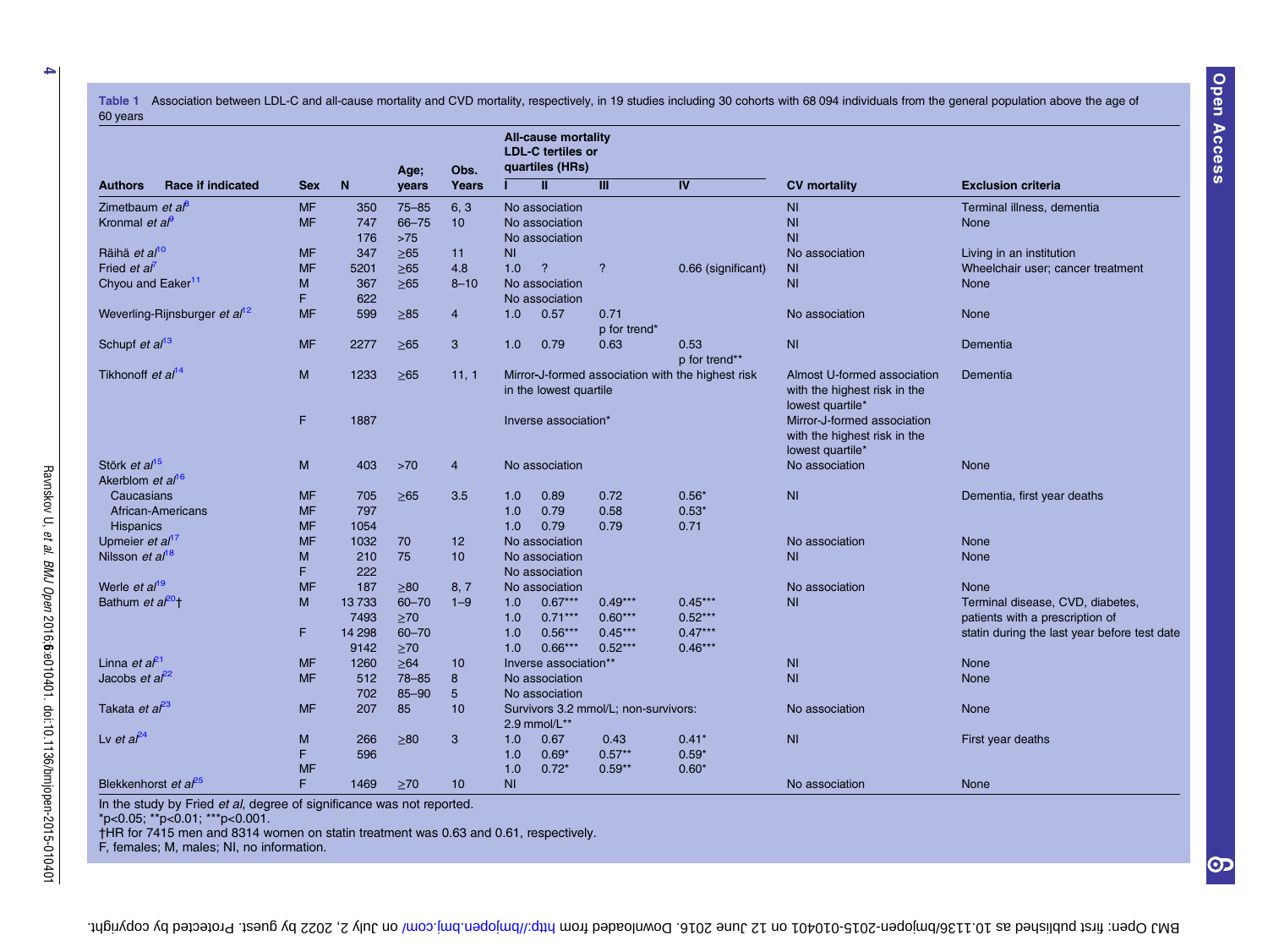<span id="page-4-0"></span>

| Table 2 Factors corrected for in the multifactorial analyses of each study |                                                                                                                                                                                                                                                                                                                                                                                                                |  |  |  |  |  |
|----------------------------------------------------------------------------|----------------------------------------------------------------------------------------------------------------------------------------------------------------------------------------------------------------------------------------------------------------------------------------------------------------------------------------------------------------------------------------------------------------|--|--|--|--|--|
| <b>Authors</b>                                                             | <b>Factors adjusted for</b>                                                                                                                                                                                                                                                                                                                                                                                    |  |  |  |  |  |
| Zimetbaum et al                                                            | Age, smoking, health self-rating, BMI, BP, diabetes, MI and IQ.                                                                                                                                                                                                                                                                                                                                                |  |  |  |  |  |
| Kronmal et al                                                              | Age, sex, BP, BMI, BMI squared, smoking.                                                                                                                                                                                                                                                                                                                                                                       |  |  |  |  |  |
| Räihä et al                                                                | Age, sex, smoking, alcohol use, BMI, CHD, BP and diabetes.                                                                                                                                                                                                                                                                                                                                                     |  |  |  |  |  |
| Fried et al                                                                | Race, height, hip and waist circumference, BMI, smoking, diastolic BP, antihypertensive and<br>lipid-lowering treatment, TC, HDL-C, TG, diabetes, fasting insulin, factor VII and VIII, serum<br>potassium and uric acid, asthma, emphysema, angina, MI, stroke, claudication, arthritis, renal<br>disease, cancer, hearing and visual impairment, FEV, mitral stenosis and regurgitation, carotid<br>stenosis |  |  |  |  |  |
| Chyou and Eaker<br>Weverling-Rijnsburger<br>et al                          | Age, sex, CHD, stroke, cancer, diabetes, BP, BMI, smoking, alcohol consumption<br>Comorbidities, BMI, use of β-blocking agents, thyroid dysfunction                                                                                                                                                                                                                                                            |  |  |  |  |  |
| Schupf et al                                                               | Age, sex, ethnic group, BMI, level of education, APOE genotype, diabetes, heart disease, stroke,<br>cancer, smoking                                                                                                                                                                                                                                                                                            |  |  |  |  |  |
| Tikhonoff et al                                                            | Age, BP, pulse rate, BMI, CV events, smoking, alcohol intake, diabetes, serum creatinine and uric<br>acid.                                                                                                                                                                                                                                                                                                     |  |  |  |  |  |
| Störk et al                                                                | Cox regression analysis. No details                                                                                                                                                                                                                                                                                                                                                                            |  |  |  |  |  |
| Akerblom et al                                                             | Age, sex, education, BMI, APOE genotype, heart disease, BP, diabetes, stroke, dementia,<br>smoking.                                                                                                                                                                                                                                                                                                            |  |  |  |  |  |
| Upmeier et al                                                              | Gender, BMI, smoking, angina pectoris, stroke, diabetes, hypertension, cancer                                                                                                                                                                                                                                                                                                                                  |  |  |  |  |  |
| Nilsson et al                                                              | BMI, smoking, non-HDL-C, TG, BP, diabetes, previous MI                                                                                                                                                                                                                                                                                                                                                         |  |  |  |  |  |
| Werle et al                                                                | Factors that showed a trend for association in the univariate analyses, well-known risk factors for<br>total mortality or cardiovascular mortality.                                                                                                                                                                                                                                                            |  |  |  |  |  |
| Bathum et al                                                               | Cox regression analysis. No details                                                                                                                                                                                                                                                                                                                                                                            |  |  |  |  |  |
| Linna et al                                                                | Age, sex, BMI, smoking, BP, diabetes                                                                                                                                                                                                                                                                                                                                                                           |  |  |  |  |  |
| Jacobs et al                                                               | Statin treatment, sex, CHD, BP, neoplasm, self-rated health, smoking, albumin, BMI, triglycerides.                                                                                                                                                                                                                                                                                                             |  |  |  |  |  |
| Takata et al                                                               | Sex, smoking, alcohol intake, stroke, heart disease, serum albumin, BMI, systolic BP                                                                                                                                                                                                                                                                                                                           |  |  |  |  |  |
| Ly et al 2015                                                              | Age, sex, marital status, smoking, alcohol drinking, tea drinking, central obesity, cognitive<br>impairment, daily activity, blindness, anaemia, BT, diabetes, CKD, HDL-C                                                                                                                                                                                                                                      |  |  |  |  |  |
| Blekkenhorst et al                                                         | Age, BMI, physical activity, renal function, smoking, diabetes, CVD, low-dose aspirin,<br>antihypertensive and statin medication, energy intake, SFA                                                                                                                                                                                                                                                           |  |  |  |  |  |
|                                                                            | In studies not corrected for age, all participants were of the same age.<br>BMI, body mass index; BP, blood pressure; CHD, coronary heart disease; CKD, chronic kidney disease; CRP, C reactive protein; CVD,                                                                                                                                                                                                  |  |  |  |  |  |

BMI, body mass index; BP, blood pressure; CHD, coronary heart disease; CKD, chronic kidney disease; CRP, C reactive protein; CVD, cardiovascular disease; FEV, forced expiratory volume; HDL-C, high-density lipoprotein cholesterol; IMT, intima-media thickness; MI, myocardial infarction; SFA, superficial femoral artery; TG, tryglicerides.

lowest LDL-C. Furthermore, in the largest study<sup>[20](#page-6-0)</sup> that included about two-thirds of the total number of participants in our study, the risk was lower among those with the highest LDL-C than among those on statin treatment.

It is also possible that those with the highest LDL-C were put on a different diet than those with low LDL-C. However, this potential bias in mortality outcomes could have gone in both directions. Some of the individuals with high LDL-C may have followed the official dietary guidelines and exchanged saturated fat with vegetable oils rich in linoleic acid. In a recent study, the authors reported that among participants who were older than 65 at baseline, a 30 mg/dL decrease in serum cholesterol was associated with a higher risk of death (HR 1.35, 95% CI 1.18 to 1.54).<sup>[26](#page-6-0)</sup> If applied to the general population, this finding suggests that the conventional dietary treatment for high cholesterol with vegetable oil replacing saturated fat may actually increase mortality in those individuals with high LDL-C. Thus, the lack of an association between LDL-C and mortality may have been even stronger than

reported since the dietary intervention may have been counterproductive.

Finally, it is potentially relevant that we limited our literature search to PubMed. In preliminary searches with PubMed, OVID and EMBASE, we identified 17 relevant studies in PubMed, but only 2 in OVID and EMBASE, and these 2 studies were found in PubMed as well. Therefore, it is highly unlikely that there are studies with findings with divergent results from those we have reported here, as all of them reported either no association or an inverse association between LDL-C and mortality.

### **DISCUSSION**

Assessments of the association between serum cholesterol and mortality have been studied for decades, and extensive research has shown a weak association between total cholesterol and mortality in the elderly; several studies have even shown an inverse association. It is therefore surprising that there is an absence of a review of the literature on mortality and levels of LDL-C, which is routinely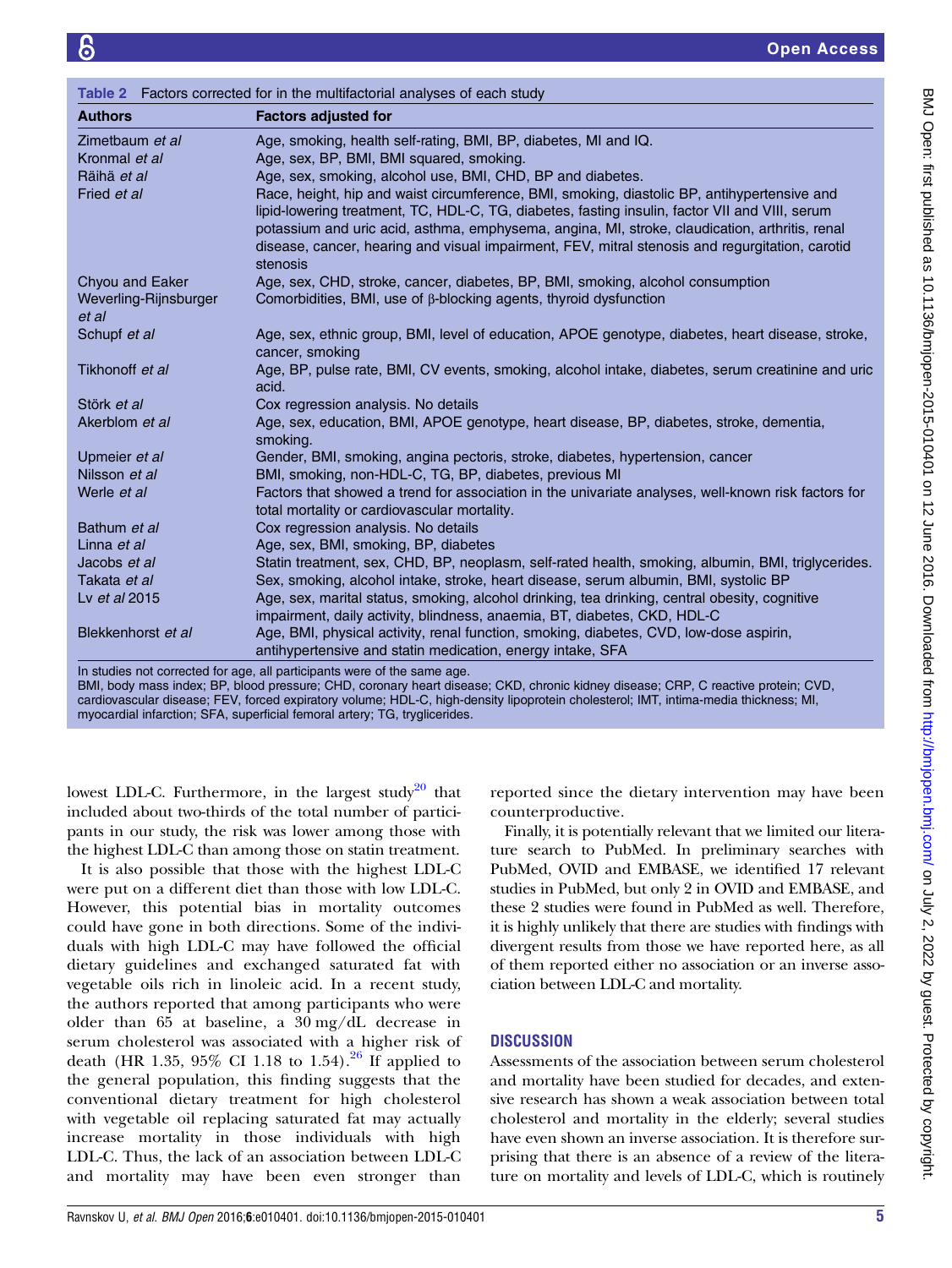referred to as a causal agent in producing  $CVD<sup>4</sup>$  $CVD<sup>4</sup>$  $CVD<sup>4</sup>$  and is a target of pharmacological treatment of CVD.

Our literature review has revealed either a lack of an association or an inverse association between LDL-C and mortality among people older than 60 years. In almost 80% of the total number of individuals, LDL-C was inversely associated with all-cause mortality and with statistical significance.

These findings provide a paradoxical contradiction to the cholesterol hypothesis. As atherosclerosis starts mainly in middle-aged people and becomes more pronounced with increasing age, the cholesterol hypothesis would predict that there should be a cumulative atherosclerotic burden, which would be expressed as greater CVD and all-cause mortality, in elderly people with high LDL-C levels.

Our results raise several relevant questions for future research. Why is high TC a risk factor for CVD in the young and middle-aged, but not in elderly people? Why does a subset of elderly people with high LDL-C live longer than people with low LDL-C? If high LDL-C is potentially beneficial for the elderly, then why does cholesterol-lowering treatment lower the risk of cardiovascular mortality? In the following we have tried to address some of these questions.

#### Inverse causation

A common argument to explain why low lipid values are associated with an increased mortality is inverse causation, meaning that serious diseases cause low cholesterol. However, this is not a likely explanation, because in five of the studies in [table 1](#page-3-0) terminal disease and mortality during the first years of observation were excluded. In spite of that, three of them showed that the highest mortality was seen among those with the lowest initial LDL-C with statistical significance.<sup>18 20</sup> <sup>24</sup>

#### Is high LDL-C beneficial?

One hypothesis to address the inverse association between LDL-C and mortality is that low LDL-C increases susceptibility to fatal diseases. Support for this hypothesis is provided by animal and laboratory experiments from more than a dozen research groups which have shown that LDL binds to and inactivates a broad range of microorganisms and their toxic products. $27$ Diseases caused or aggravated by microorganisms may therefore occur more often in people with low cholesterol, as observed in many studies.[28](#page-6-0) In a meta-analysis of 19 cohort studies, for instance, performed by the National Heart, Lung and Blood Institute and including 68 406 deaths, TC was inversely associated with mortality from respiratory and gastrointestinal diseases, most of which are of an infectious origin. $29$  It is unlikely that these diseases caused the low TC, because the associations remained after the exclusion of deaths occurring during the first 5 years. In a study by Iribarren et al, more than 100 000 healthy individuals were followed for

15 years. At follow-up, those whose initial cholesterol level was lowest at the start had been hospitalised significantly more often because of an infectious disease that occurred later during the 15-year follow-up period.<sup>[30](#page-6-0)</sup> This study provides strong evidence that low cholesterol, recorded at a time when these people were healthy, could not have been caused by a disease they had not yet encountered.

Another explanation for an inverse association between LDL-C and mortality is that high cholesterol, and therefore high LDL-C, may protect against cancer. The reason may be that many cancer types are caused by viruses.<sup>[31](#page-6-0)</sup> Nine cohort studies including more than 140 000 individuals followed for 10–30 years have found an inverse association between cancer and TC measured at the start of the study, even after excluding deaths that occurred during the first  $4 \text{ years.}^{32}$  $4 \text{ years.}^{32}$  $4 \text{ years.}^{32}$  Furthermore, cholesterollowering experiments on rodents have resulted in cancer,<sup>[33](#page-7-0)</sup> and in several case–control studies of patients with cancer and controls matched for age and sex, significantly more patients with cancer have been on cholesterol-lowering treatment.[32](#page-7-0) In agreement with these findings, cancer mortality is significantly lower in individuals with familial hypercholesterolaemia.<sup>34</sup>

That high LDL-C may be protective is in accordance with the finding that LDL-C is lower than normal in patients with acute myocardial infarction. This has been documented repeatedly without a reasonable explanation. $35-37$  $35-37$  $35-37$  In one of the studies,  $37$  the authors concluded that LDL-C evidently should be lowered even more, but at a follow-up 3 years later mortality was twice as high among those whose LDL-C had been lowered the most compared with those whose cholesterol was unchanged or lowered only a little. If high LDL-C were the cause, the effect should have been the opposite.

#### **CONCLUSIONS**

Our review provides the first comprehensive analysis of the literature about the association between LDL-C and mortality in the elderly. Since the main goal of prevention of disease is prolongation of life, all-cause mortality is the most important outcome, and is also the most easily defined outcome and least subject to bias. The cholesterol hypothesis predicts that LDL-C will be associated with increased all-cause and CV mortality. Our review has shown either a lack of an association or an inverse association between LDL-C and both all-cause and CV mortality. The cholesterol hypothesis seems to be in conflict with most of Bradford Hill's criteria for causation, because of its lack of consistency, biological gradient and coherence. Our review provides the basis for more research about the cause of atherosclerosis and CVD and also for a re-evaluation of the guidelines for cardiovascular prevention, in particular because the benefits from statin treatment have been exaggerated.<sup>[38](#page-7-0)-40</sup>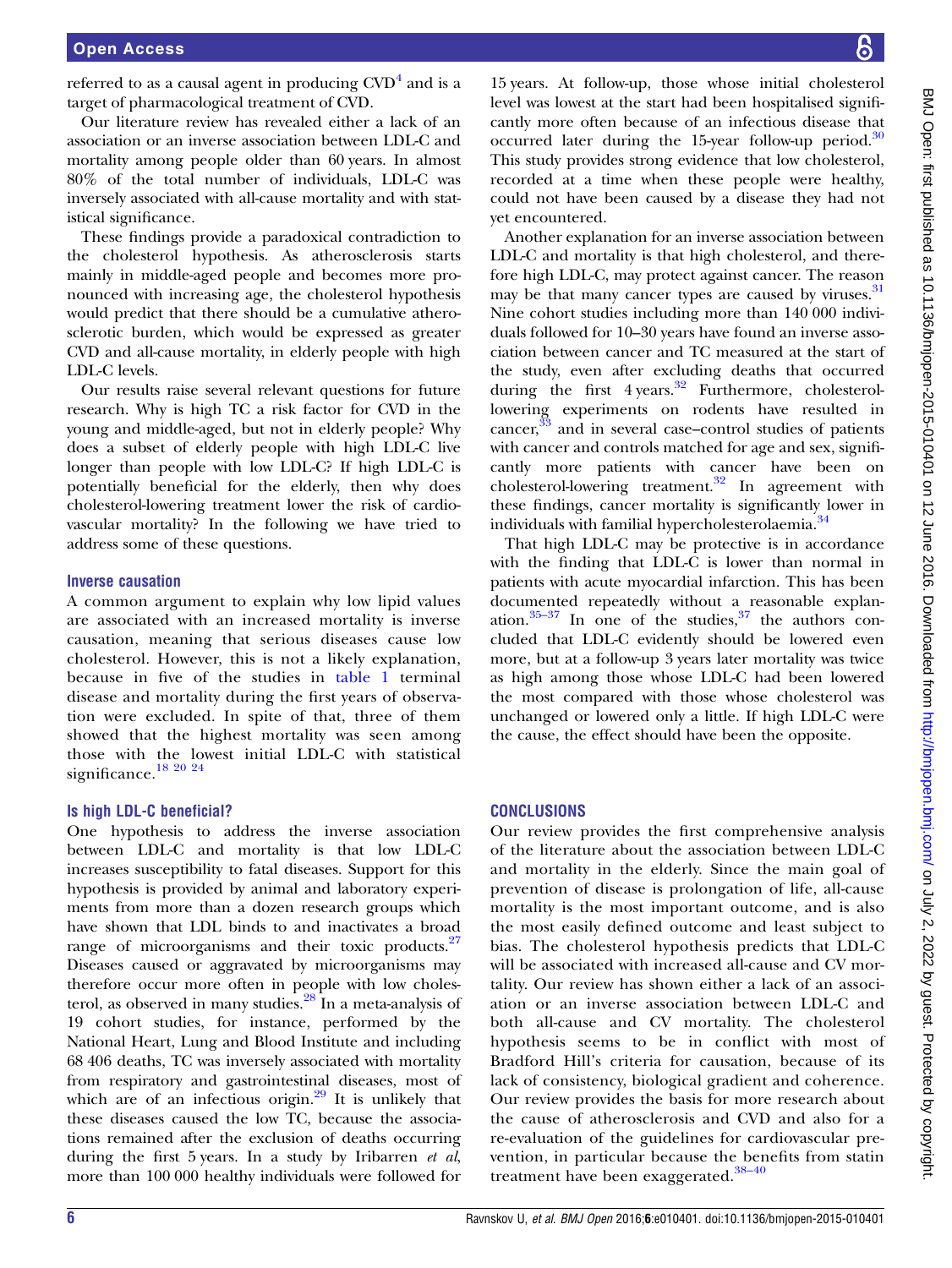# Open Access

#### <span id="page-6-0"></span>Author affiliations

- <sup>1</sup>Magle Stora Kyrkogata 9, 22350 Lund, Sweden
- $^{2}$ Department of Psychology, Department of Molecular Pharmacology and Physiology, Center for Preclinical and Clinical Research on PTSD, University of South Florida, Tampa, Florida, USA
- 3 NPO Japan Institute of Pharmacovigilance, Osaka, Japan
- 4 Department of Internal Medicine, Toyama Jonan Onsen Daini Hospital, University of Toyama, Toyama City, Japan
- 5 Strömstad Academy, Strömstad, Sweden

<sup>6</sup>Western Vascular Institute, University Hospital Galway & Galway Clinic, National University of Ireland & Royal college of Surgeons of Ireland affiliated Hospital, Galway, Ireland

<sup>7</sup> East Cheshire Trust, Macclesfield District General Hospital, Macclesfield, Cheshire, England

8 Solo Practice in Cardiology, Tyler, Texas 75701, USA

<sup>9</sup>Department of cardiology, Frimley Park Hospital, Portsmouth road, Surrey GU16 7UJ, UK

<sup>10</sup>Medical Service, Comando Brigata Alpina "Julia"/Multinational Land Force, Udine, Italy

<sup>11</sup> Pathology and Laboratory Medicine Service, VA Boston Healthcare System, West Roxbury; Harvard Medical School, Boston, Massachusetts

12Tokai University, Daikancho, Hiratsuka, Kanagawa, Japan 254-0807

<sup>13</sup>Nagoya City University and Institute for Consumer Science and Human Life, Kinjo Gakuin University, Nagoya, Japan

- 14New York Medical College; The American Institute of Stress
- <sup>15</sup>Sahlgren's Academy, University of Gothenburg, Sweden, and Colombia University, NY, USA

16Slottsstadens Läkarhus, Malmö, Gothenburg, Sweden

Acknowledgements The study has been supported by a grant from Western Vascular Institute.

Contributors UR and RS performed the paper search independently. UR wrote the first draft of the manuscript. All authors have read the papers and made improvements of the content and the wording. The relevant data from each study have been examined by at least three of the authors.

Competing interests TH has received speaker fees from Nissui Pharmaceutical and Nippon Suisan Kaisha. KSM has a US patent for a homocysteine-lowering protocol. RH, HO, RS and UR have written books with criticism of the cholesterol hypothesis.

Provenance and peer review Not commissioned; externally peer reviewed.

Open Access This is an Open Access article distributed in accordance with the Creative Commons Attribution Non Commercial (CC BY-NC 4.0) license, which permits others to distribute, remix, adapt, build upon this work noncommercially, and license their derivative works on different terms, provided the original work is properly cited and the use is non-commercial. See: [http://](http://creativecommons.org/licenses/by-nc/4.0/) [creativecommons.org/licenses/by-nc/4.0/](http://creativecommons.org/licenses/by-nc/4.0/)

#### REFERENCES

- 1. Ravnskov U. Is atherosclerosis caused by high cholesterol? [QJM](http://dx.doi.org/10.1093/qjmed/95.6.397) 2002;95:397–403.
- 2. Hamazaki T, Okuyama H, Ogushi Y, et al. Towards a paradigm shift in cholesterol treatment—a re-examination of the cholesterol issue in Japan. [Ann Nutr Metab](http://dx.doi.org/10.1159/000381654) 2015;66(Suppl 4):1-116.
- 3. Prospective Studies CollaborationLewington S, Whitlock G, Clarke R, et al. Blood cholesterol and vascular mortality by age, sex, and blood pressure: a meta-analysis of individual data from 61 prospective studies with 55,000 vascular deaths. [Lancet](http://dx.doi.org/10.1016/S0140-6736(07)61778-4) 2007;370:1829–39.
- 4. Goldstein JL, Brown MS. A century of cholesterol and coronaries: from plaques to genes to statins. [Cell](http://dx.doi.org/10.1016/j.cell.2015.01.036) 2015;161:161-72.
- 5. Stang A. Critical evaluation of the Newcastle-Ottawa scale for the assessment of the quality of nonrandomized studies in meta-analyses. [Eur J Epidemiol](http://dx.doi.org/10.1007/s10654-010-9491-z) 2010;25:603-5.
- 6. Psaty BM, Anderson M, Kronmal RA, et al. The association between lipid levels and the risks of incident myocardial infarction, stroke, and total mortality: the Cardiovascular Health Study. [J Am Geriatr Soc](http://dx.doi.org/10.1111/j.1532-5415.2004.52455.x) 2004;52:1639–47.
- 7. Fried LP, Kronmal RA, Newman AB, et al. Risk factors for 5-year mortality in older adults: the Cardiovascular Health Study. [JAMA](http://dx.doi.org/10.1001/jama.279.8.585) 1998;279:585–92.
- 8. Zimetbaum P, Frishman WH, Ooi WL, et al. Plasma lipids and lipoproteins and the incidence of cardiovascular disease in the very elderly: the Bronx Aging Study. [Arterioscler Thromb](http://dx.doi.org/10.1161/01.ATV.12.4.416) 1992;12:416–23.
- 9. Kronmal RA, Cain KC, Ye Z, et al. Total serum cholesterol levels and mortality risk as a function of age. A report based on the Framingham data. [Arch Intern Med](http://dx.doi.org/10.1001/archinte.1993.00410090025004) 1993;153:1065–73.
- 10. Räihä I, Marniemi J, Puukka P, et al. Effect of serum lipids, lipoproteins, and apolipoproteins on vascular and nonvascular mortality in the elderly. [Arterioscler Thromb Vasc Biol](http://dx.doi.org/10.1161/01.ATV.17.7.1224) 1997;17:1224–32.
- 11. Chyou PH, Eaker ED. Serum cholesterol concentrations and all-cause mortality in older people. [Age Ageing](http://dx.doi.org/10.1093/ageing/29.1.69) 2000;29:69-74.
- 12. Weverling-Rijnsburger AW, Jonkers IJ, van Exel E, et al. High-density vs low-density lipoprotein cholesterol as the risk factor for coronary artery disease and stroke in old age. [Arch Intern Med](http://dx.doi.org/10.1001/archinte.163.13.1549) 2003;163:1549–54.
- 13. Schupf N, Costa R, Luchsinger J, et al. Relationship between plasma lipids and all-cause mortality in nondemented elderly. [J Am](http://dx.doi.org/10.1111/j.1532-5415.2005.53106.x) [Geriatr Soc](http://dx.doi.org/10.1111/j.1532-5415.2005.53106.x) 2005;53:219–26.
- 14. Tikhonoff V, Casiglia E, Mazza A, et al. Low-density lipoprotein cholesterol and mortality in older people. [J Amer Geriatr Soc](http://dx.doi.org/10.1111/j.1532-5415.2005.00492.x) 2005;53:2159–64.
- 15. Störk S, Feelders RA, van den Beld AW, et al. Prediction of mortality risk in the elderly. [Am J Med](http://dx.doi.org/10.1016/j.amjmed.2005.10.062) 2006;119:519-25.
- 16. Akerblom JL, Costa R, Luchsinger JA, et al. Relation of plasma lipids to all-cause mortality in Caucasian, African-American and Hispanic elders. [Age Ageing](http://dx.doi.org/10.1093/ageing/afn017) 2008;37:207–13.
- 17. Upmeier E, Lavonius S, Lehtonen A, et al. Serum lipids and their association with mortality in the elderly: a prospective cohort study. [Aging Clin Exp Res](http://dx.doi.org/10.1007/BF03327441) 2009;21:424-30.
- 18. Nilsson G, Ohrvik J, Lönnberg I, et al. Ten-year survival in 75-year-old men and women: predictive ability of total cholesterol, HDL-C, and LDL-C. *[Curr Gerontol Geriatr Res](http://dx.doi.org/10.1155/2009/158425)* 2009:158425. doi:10.1155/2009/158425
- 19. Werle MH, Moriguchi E, Fuchs SC, et al. Risk factors for cardiovascular disease in the very elderly: results of a cohort study in a city in southern Brazil. [Eur J Cardiovasc Prev Rehabil](http://dx.doi.org/10.1177/1741826710389405) 2011;18:369–77.
- 20. Bathum L, Depont Christensen R, Engers Pedersen L, et al. Association of lipoprotein levels with mortality in subjects aged 50 +without previous diabetes or cardiovascular disease: a population-based register study. [Scand J Prim Health Care](http://dx.doi.org/10.3109/02813432.2013.824157) 2013;31:172–80.
- 21. Linna M, Ahotupa M, Löppönen MK, et al. Circulating oxidised LDL lipids, when proportioned to HDL-C emerged as a risk factor of all-cause mortality in a population-based survival study. [Age Ageing](http://dx.doi.org/10.1093/ageing/afs074) 2013;42:110–13.
- 22. Jacobs JM, Cohen A, Ein-Mor E, et al. Cholesterol, statins, and longevity from age 70 to 90 years. [J Am Med Dir Assoc](http://dx.doi.org/10.1016/j.jamda.2013.08.012) 2013;14:883–8.
- 23. Takata Y, Ansai T, Soh I, et al. Serum total cholesterol concentration and 10-year mortality in an 85-year-old population. [Clin Interv Aging](http://dx.doi.org/10.2147/CIA.S53754) 2014;9:293–300.
- 24. Lv YB, Yin ZX, Chei CL, et al. Low-density lipoprotein cholesterol was inversely associated with 3-year all-cause mortality among Chinese oldest old: data from the Chinese Longitudinal Healthy Longevity Survey. [Atherosclerosis](http://dx.doi.org/10.1016/j.atherosclerosis.2015.01.002) 2015;239: 137–42.
- 25. Blekkenhorst LC, Prince RL, Hodgson JM, et al. Dietary saturated fat intake and atherosclerotic vascular disease mortality in elderly women: a prospective cohort study. [Am J Clin Nutr](http://dx.doi.org/10.3945/ajcn.114.102392) 2015;101:1263–8.
- 26. Ramsden CE, Zamora D, Majchrzak-Hong S, et al. Re-evaluation of the traditional diet-heart hypothesis: analysis of recovered data from Minnesota Coronary Experiment (1968–73). [BMJ](http://dx.doi.org/10.1136/bmj.i1246) 2016;353: i1246.
- 27. Ravnskov U, McCully KS. Vulnerable plaque formation from obstruction of vasa vasorum by homocysteinylated and oxidized lipoprotein aggregates complexed with microbial remnants and LDL autoantibodies. Ann Clin Lab Sci 2009;39:3–16.
- 28. Ravnskov U. High cholesterol may protect against infections and atherosclerosis. [QJM](http://dx.doi.org/10.1093/qjmed/hcg150) 2003;96:927–34.
- 29. Jacobs D, Blackburn H, Higgins M, et al. Report of the conference on low blood cholesterol: mortality associations. [Circulation](http://dx.doi.org/10.1161/01.CIR.86.3.1046) 1992;86:1046–60.
- 30. Iribarren C, Jacobs DR Jr, Sidney S, et al. Cohort study of serum total cholesterol and in-hospital incidence of infectious diseases. [Epidemiol Infect](http://dx.doi.org/10.1017/S0950268898001435) 1998;121:335–47.
- 31. Read SA, Douglas MW. Virus induced inflammation and cancer development. [Cancer Lett](http://dx.doi.org/10.1016/j.canlet.2013.07.030) 2014;345:174-81.